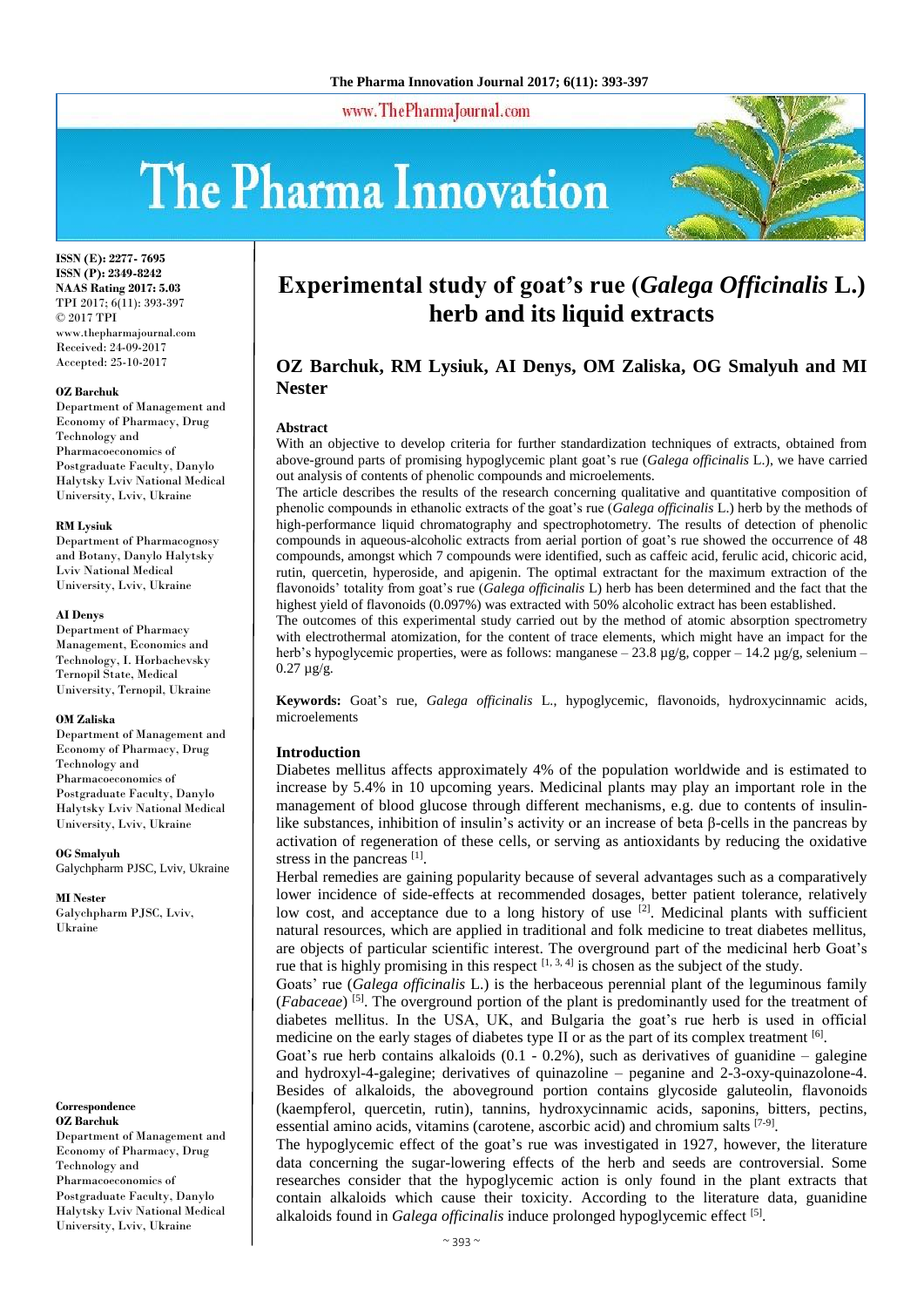However, data occur that the alkaloid-free fracture of the plant extract also has a sugar-reducing effect. In fact, it has a less prolonged effect after discontinuation of the herbal drug application, but it is less toxic  $[5, 6, 8, 10]$ . The hypoglycemic effect of its non-alkaloid fracture can be explained by the presence of flavonoids, phytol  $[2, 11]$ , ethylic ether of palmitinic acid, phytosterols (campesterol, stigmasterol),  $\alpha$ -amyrin [1, 3, 12, <sup>13]</sup> considering scientific data which were found in research literature.

Flavonoids and hydroxycinnamic acids exhibit a wide range of biological activity. In particular, researches confirm the properties of flavonoids to improve the glycosidic metabolism, to regulate lipid metabolism, hormonal and fermentative balance in the body, thus preventing the progress of diabetes and its complications [14-16]. Scientific publications demonstrate the hypoglycemic potency of rutin that acts as an antioxidant and antidiabetic agent [17].

The derivatives of guanidine present in *Galega officinalis*, as well as the chromium salts, provide for the raw material hypoglycemic properties, facilitate regulation of adrenal glands, and improve functions of the digestive system  $[7, 9]$ .

Microelements of goat's rue also augment the hypoglycemic effect of the raw material  $[16]$ . In physiological concentration, copper potentiates the hypoglycemic effect of insulin, accelerates processes of glucose oxidation, suppresses a decomposition of glycogen and facilitates its accumulation in the liver. Manganese has a property to enhance the hypoglycemic effect of insulin; it increases a glycolytic activity and intensity of fat breakdown, reduces level of lipids in the body, and prevents a fatty degeneration of liver. Trace element selenium acts as a co-factor in the processes of stabilization of damaged cells, as well as prevents absorption of pro-oxidant microelements [16].

Amongst the objectives of our research were the following: to determine the microelement composition of goat's rue (*Galega officinalis* L.), collected in the Western part of Ukraine, to receive aqueous-alcoholic extracts of different concentration and to compare occurrence of components and quantities of phenolic compounds in the obtained ethanolic extracts from the plant above-ground parts.

## **Materials and Methods**

The samples of dried goat's rue herb, collected and identified by authors in western regions of Ukraine during the flowering period (July-August 2016), were used in the experimental research.

Trace elements content in aboveground portions of *Galega officinalis* L. were quantitatively determined by atomic absorption spectrometry with electrothermal atomization (AAS / EA) with a Zeeman background correction after total microwave – assisted digestion of plant material samples with the further determination by the official method, in accordance with the European Pharmacopoeia<sup>[18]</sup>, of standard additions, as described in our earlier publication [19].

To select an appropriate extractant, it is important to consider a chemical composition of the raw material, as well removing of the proper group of biologically active substances (BAS), and also economic efficiency and safety. The flavonoid glycosides are known to be highly soluble in water or in alcohol-water mixtures [20]. While obtaining extracts of BAS from goat's rue, the correlation of the raw material to the end product was 1:10. Based on the above mentioned item ethanol was used as the extractant in different concentrations from 20 to 96%. Extraction procedures were conducted at room

temperatures. Extracts were obtained by the method of fractional maceration during the same time for all series, and then extracts were combined and filtered through the filter paper<sup>[21]</sup>.

Phenolic compounds were identified by the method of highperformance liquid chromatography (HPLC)<sup>[22]</sup>. The liquid chromatograph Agilent 1200 with chromatographic column XTerra C18 (4.6х250 mm; 5 μm particle size) was used in order to conduct the research with the HPLC technique.

To prepare the mobile phase А we have used a solution of sodium dihydrogen phosphate monohydrate  $-0.6$  g/l, adjusted to pH value 2, 5 with the phosphoric acid; while for the mobile phase  $B$  – acetonitrile solution. The flow rate 1.0 ml/min at the gradient elution; injection volume of samples 100 µL; the column thermostat temperature 25 °C. Diode array detection was carried out at the wavelength 330 nm. Identification of the substances was conducted by comparison of retention time values of peaks on chromatogram of the tested solution with the corresponding values for standard substances (chlorogenic acid, caffeic acid, ferulic acid, rosmarinic acid, luteolin-7-glycoside, rutin, hyperoside, apigenin-7-glycoside, luteolin, quercitin, apigenin, kaempferol). All the reagents and preparation of the solutions complied with the requirements of the State Pharmacopoeia of Ukraine <sup>[23]</sup>. Typical chromatograms, obtained within the investigations, are shown on the figures 1, 2.

Quantitative determination of the total flavonoids in aboveground portion of goat's rue, expressed as rutin, was performed by the spectrophotometric method, applying aluminium complex formation in ethanolic medium with the further spectra measurements  $[24, 25]$ . Optical density and absorption spectra were measured on the spectrophotometer Carry-50<sup>[23]</sup>.

*Test solution:* Place 1,0 mL of the tested ethanolic extract in the 25 mL measuring flask, add 5 mL of aluminium chloride reagent R in ethanol R, and adjust the volume with 70% ethanol.

*Compensation liquid.* Dilute 1,0 mL of the test solution to 25.0 mL with the 70% ethanol.

*Reference solution.* 0.05 g (precisely weighed quantity) of standard rutin sample (Sigma) was diluted in 50 mL of 70% ethanol during warming on the water-bath, cooled and adjusted the volume of solution with the same solvent up to 100 mL. 5 mL of 5% aluminium chloride reagent R was added to 1 mL of the obtained solution and adjusted with the 70% ethanol in the 25 mL measuring flask.

*Compensation liquid.*1 mL of solution of the standard sample of rutin was placed in the 25 mL measuring flask and adjusted the volume with 70% ethanol.

Optical density of the obtained tested solutions and the reference solution was measured by the spectrophotometer at the wavelength of 410 nm in the cuvette with the 10 mm layer 30 min after preparation.

The contents of the total flavonoids  $(X)$  in the raw material, in per cent, expressed as rutin, were calculated according to the following formula:

$$
X = \frac{Ax'm0}{A0}
$$

where:  $Ax - optical density of the tested solution;$ A0 – optical density of the reference solution;

m0 – mass of rutin, in mg.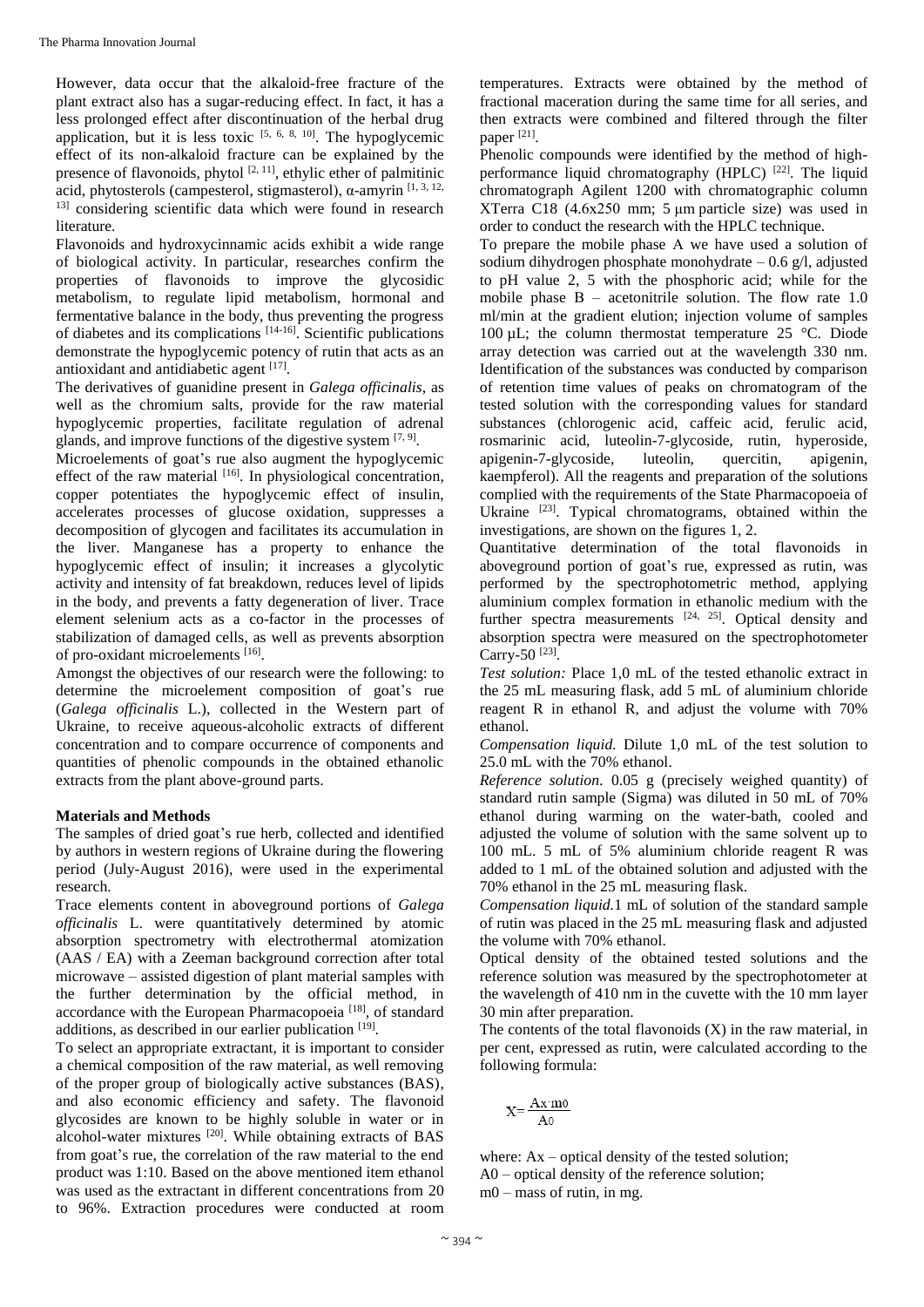## **Results and Discussion**

Identification of flavonoids and hydroxycinnamic acids by the HPLC method was conducted in goat's rue (*Galega officinalis* L.) herb extracts. The technique allowed determining a qualitative composition of the analyzed medicinal plant

material. Totally the presence of 48 phenolic compounds was found. 7 substances were identified: caffeic acid, ferulic acid, chicoric acid, rutin, quercetin, hyperoside, and apigenin. Amongst the identified compounds rutin had the highest contents.



**Fig 1:** The typical HPLC chromatogram of standard solutions' mixture of flavonoids and hydroxycinnamic acids



**Fig 2:** The typical HPLC chromatogram of 50% ethanolic extract of *Galega officinalis* L. herb, obtaining during detection of flavonoids and hydroxycinnamic acids

The effect of ethanol concentration on the degree of extraction of flavonoids was studied. It was based on determination of the yield of the total flavonoids by the method of differential spectrophotometry. The optimal range of values for the ethanol concentration for extraction of flavonoids was established as the result of the conducted research, it comprises 50-60%. The highest content of the total of flavonoids (0.0972%) was obtained applying 50% solution of ethanol. Therefore, for further research 50% alcoholic extract of the Goat's rue herb should be taken.

Results of quantitative measurement of the flavonoids content in the Goat's rue (*Galega officinalis* L.) herb extract, expressed as rutin, are illustrated in the Fig. 4.



**Fig 3:** Differential electronic absorption spectra under conditions of quantitative measurement of flavonoids in the Goat's rue herb extracts of different concentration of ethanol: 1-20%; 2-30%; 3-40%; 4-50%; 5-60%;6-70%; 7-80%; 8-90%; 9-96% ethanol; 10- rutin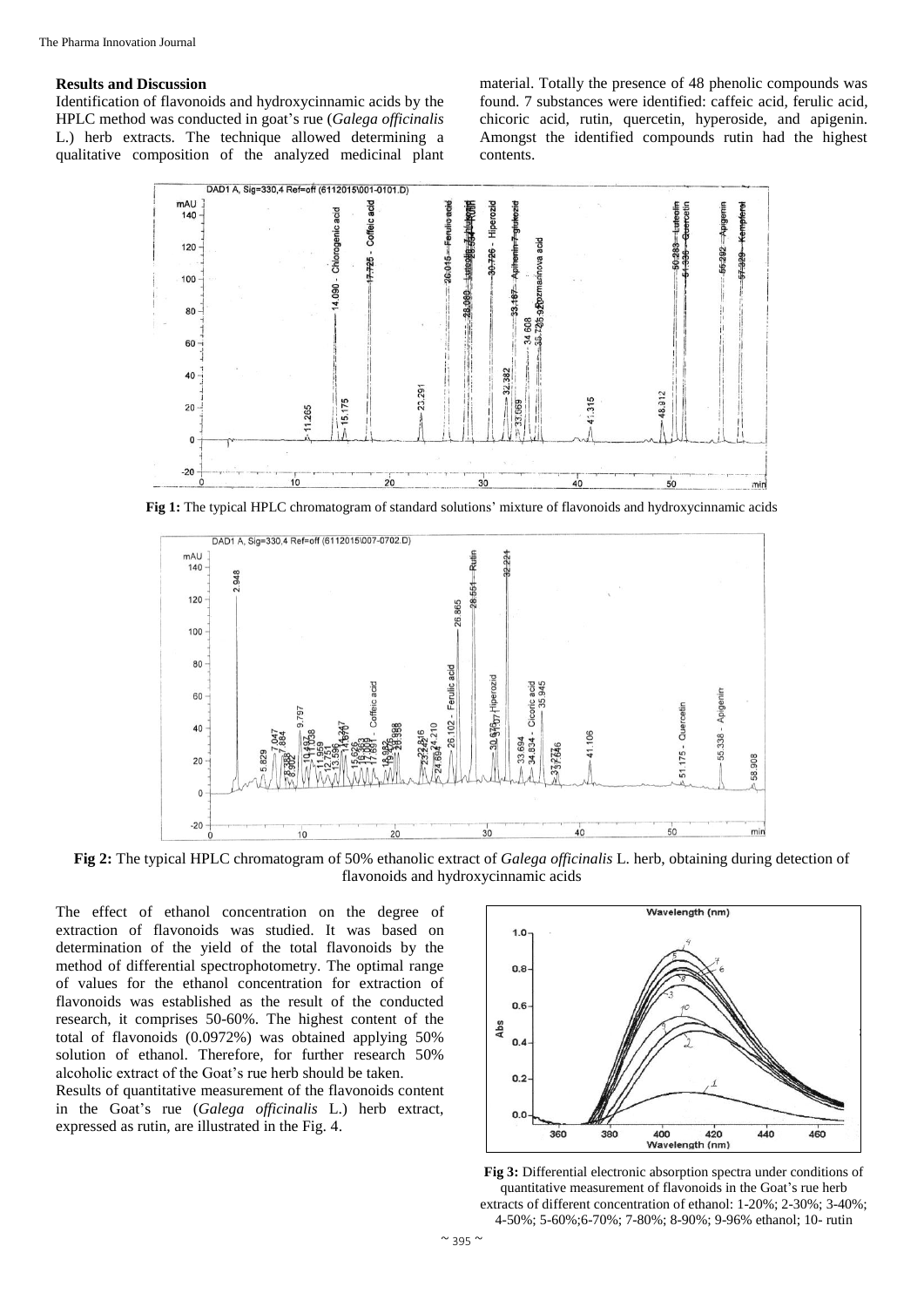

**Fig 4:** Diagram of dependence for total amount of flavonoids in obtained extracts of above-ground parts of *Galega officinalis* L. from ethanol concentration

As it is shown in the diagram (Fig.4), the highest content of flavonoids' totality was obtained using 50% ethanol as an extractant.

Trace elements are being studied as possible active principles in hypoglycemic plants. The mineral fra**c**tion of certain medicinal herbs from indigenous folk medicines exhibits higher glucose tolerance factor action than the organic fraction of the plants  $[26]$ . The high concentrations of K, Ca, Cr, Mn, Cu, and Zn in several anti-diabetic medicinal plants have been made responsible for stimulation of insulin action [27]. Deficiencies of copper can be an important factor in the development and evolution of chronic diseases such as cardiovascular dysfunction and diabetes [28]. Manganese deficiency is associated with growth impairment, bone abnormalities, diabetic-like carbohydrate changes, incoordination, and increased susceptibility to convulsions [29] .

For a more complete estimation of aerial parts of Goat's rue, the study of the contents of microelements have been carried out in the current research by atomic absorption spectroscopy with electrothermal atomization (ААС/ЕА) on VARIAN AA 240Z after mineralization in the microwave Milestone Start D. The found quantities of trace elements in the analyzed samples were as follows: manganese –  $23.8 \mu$ g/g, copper – 14.2  $\mu$ g/g, selenium – 0.27  $\mu$ g/g, lead – 0.13  $\mu$ g/g, cadmium – 0.013 µg/g. The determined amounts of lead and cadmium in the investigated samples of above-ground parts of *Galega officinalis* L. comply with the requirements of the European Pharmacopoeia (Monograph 01/2012:1433 "Herbal Drugs) [18]: maximum 1.0 ppm of cadmium and maximum 5.0 ppm of lead, and therefore, might be considered as non-toxic natural source of the essential microelements manganese, copper and selenium.

## **Conclusion**

The development of modern methods for standardization of the extracts from *Galega officinalis* L. and obtained on its basis the standardized drugs of appropriate quality, which allow predicting the expected hypoglycemic outcome, is highly relevant for the treatment of diabetes mellitus.

The results of detection of phenolic compounds in aqueousalcoholic extracts from aerial portion of goat's rue showed occurrence of 48 compounds, amongst which 7 compounds were identified, such as caffeic acid, ferulic acid, chicoric acid, rutin, quercetin, hyperoside, and apigenin.

The optimal extractant for the maximum extraction of the flavonoids' totality from goat's rue (*Galega officinalis* L)

herb has been determined and the fact that the highest yield of flavonoids (0.097%) was extracted with 50% alcoholic extract has been established.

Experimental data, obtained within determination of microelements of goat's rue (*Galega officinalis* L.) herb, confirmed the presence of manganese, copper and selenium, which are able to enhance the anti-diabetic effect of the medicinal plant material.

## **References**

- 1. Abtahi-Evari S-H, Shokoohi M, Abbasi A, Rajabzade A, Shoorei H, Kalarestaghi H. Protective Effect of *Galega officinalis* Extract on Streptozotocin-Induced Kidney Damage and Biochemical Factor in Diabetic Rats. Crescent Journal of Medical and Biological Sciences. 2017; 4(3):108-114.
- 2. Luka CD, Adoga GI, Istifanus G. Phytochemical Studies of Different Fractions of *Galega officinalis* Extract and Their Effects on Some Biochemical Parameters in Alloxan-Induced Diabetic Rats. European Journal of Medicinal Plants. 2017; 19(1):1-10.
- 3. Rasekh HR, Nazari P, Kamli-Nejad M, Hosseinzadeh L. Acute and subchronic oral toxicity of *Galega officinalis* in rats. J Ethnopharmacol. 2008; 116(1):21-6. doi:10.1016/j. jep.2007.10.030.
- 4. Sabeva N, Petkov N, Ogneva V. Effect of *Galega Officinalis* Extracts on Glucose Homeostasis in Streptozotocin Diabetic Mice. Comptes rendus de l'Acade'mie bulgare des Sciences. 2004; 57(2):95-98.
- 5. Клевета ГЯ, Котик АМ, Скибіцька МІ, Хохла МР, Чайка ЯП, Сибірна НО. Цукрознижувальний ефект екстрактів галеги лікарської (*Galega officinalis*) за умов експериментального цукрового діабету. Біологічні Студії.Studia Biologica. 2009; 3(2):59-64.
- 6. Вронська ЛВ, Тимофтевич НЗ, Єжнед МА, Барчук О.З. Огляд лікарських рослин, які виявляють гіпоглікемічну активність. Фармацевтичний часопис. 2013; 2:142-148.
- 7. Fukunaga T, Nishiya K, Takeya K, Itokawa H. Studies on the сonstituents of goat's rue (*Galega officinalis* L.). Chem. Pharm. Bull. 1987; 35(4):1610-1614.
- 8. Барчук ОЗ, Яцкова ГЮ, Курило ХІ, Грошовий ТА. Актуальність розробки та створення антидіабетичних лікарських засобів на основі фітоекстракту козлятника лікарського (*Galega officinalis* L.). Фітотерапія. 2016; 4:41-46.
- 9. Палий АЕ, Логвиненко ИЕ, Логвиненко ЛА,